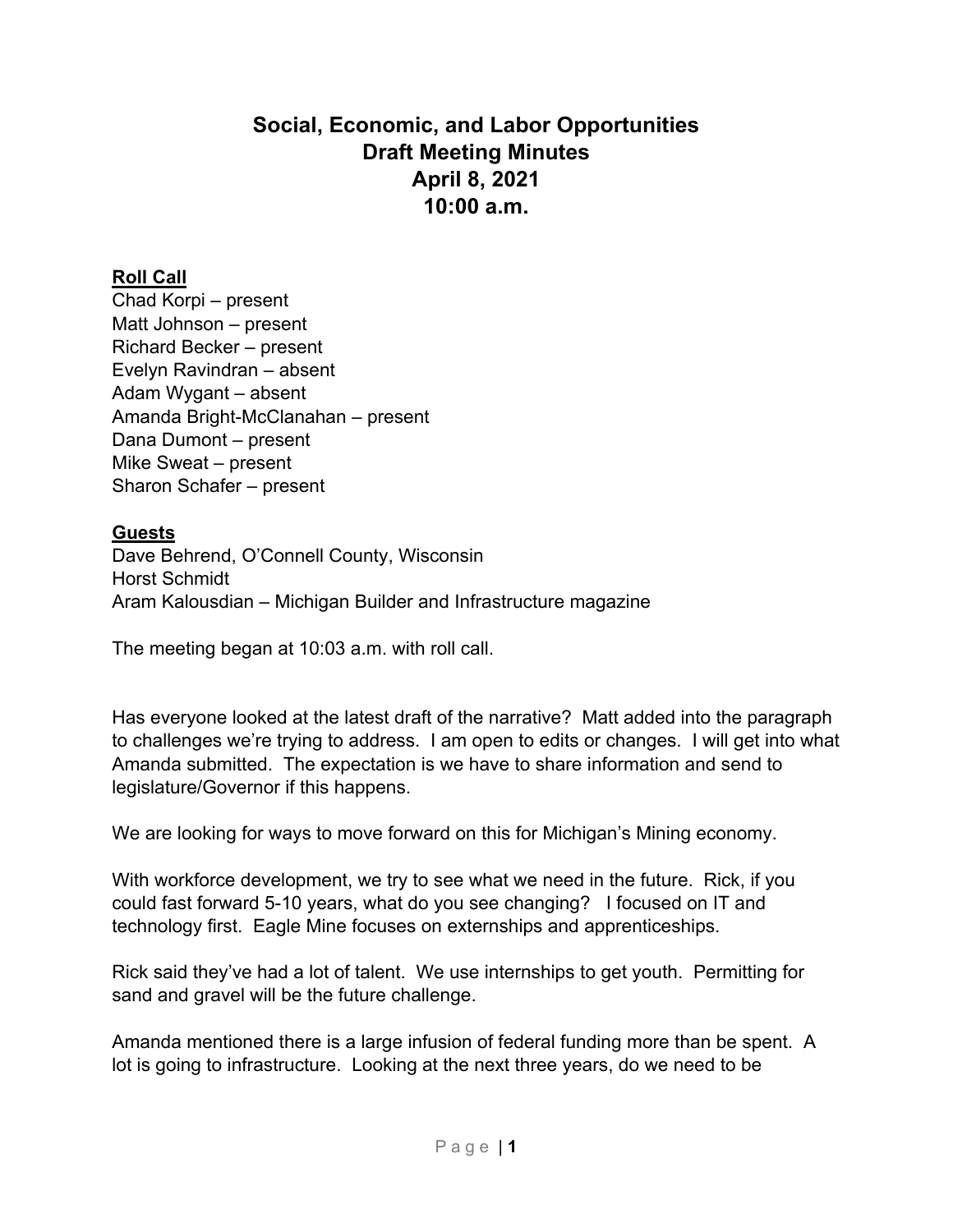concerned from a talent perspective? I see a big influx of cash; we have the capacity. If we get bids out earlier, we can schedule earlier.

Do we have obligation by 2024 to have commitments or do we need to spend it by 2024? The state budget is looking at it right now. The issue is from the talent perspective.

We have so many people to go around for projects. Everything has to be planned out in advance. There is a sand and gravel pit behind my house, and the owner is stressed out because of the demand.

Mike – We had a contractor that never fulfilled my request. From a specialty perspective, are there skill sets needed to apply for special use projects? There are a number of things happening for Michigan Aggregate Association. We tried to get Senate Bill 431 passed. It's hard to operate. There are new areas, and we don't know how we will operate, and there are lots of questions. Not much will change; people are concerned. People are moving to rural areas where aggregates are, and nobody wants us in their backyard.

The real challenge for any area is now especially as demographics change. We were running a quarry and a subdivision came in and we operated fine. In mining and any extracting industry, we need communication and engagement. Do you see this? Rick replied that he does. – If you have opportunities to tour our milling facility, from the time it's dumped in the crusher, it's all automated. Operators have to be skilled using this software. We are looking at how we mine today; it will only become more advanced.

It is parallel with oil and gas rigs. Everything is done by joy sticks and monitors, and we need technical expertise on how to basically play computer games. It's hard to lose employees.

Matt's IT team is three times the size as it was when we started six years ago. Amanda looks at a lot of folk's data analytics and design. Software is a challenge when bringing new businesses to Michigan. We might have competition for strategy, and the number one goal for the state is tech talent.

Matt mentioned that cybersecurity at Northern Michigan is growing. He hired 400 people overnight and offered bonuses for one skill set – instrumentation and E & I tech, because we couldn't find anyone. We had to do our own training. Can we pull examples and put them in here so we can see what skill set looks like? Did you have to hire two separate people and train them? Matt said they had to train them. The challenge is finding an underground Geotech. They understand underground stability. It's a pretty important job. We have two on staff today; both are female. If they left today, it would be hard to replace them. Chad, do you see anything from Cliff's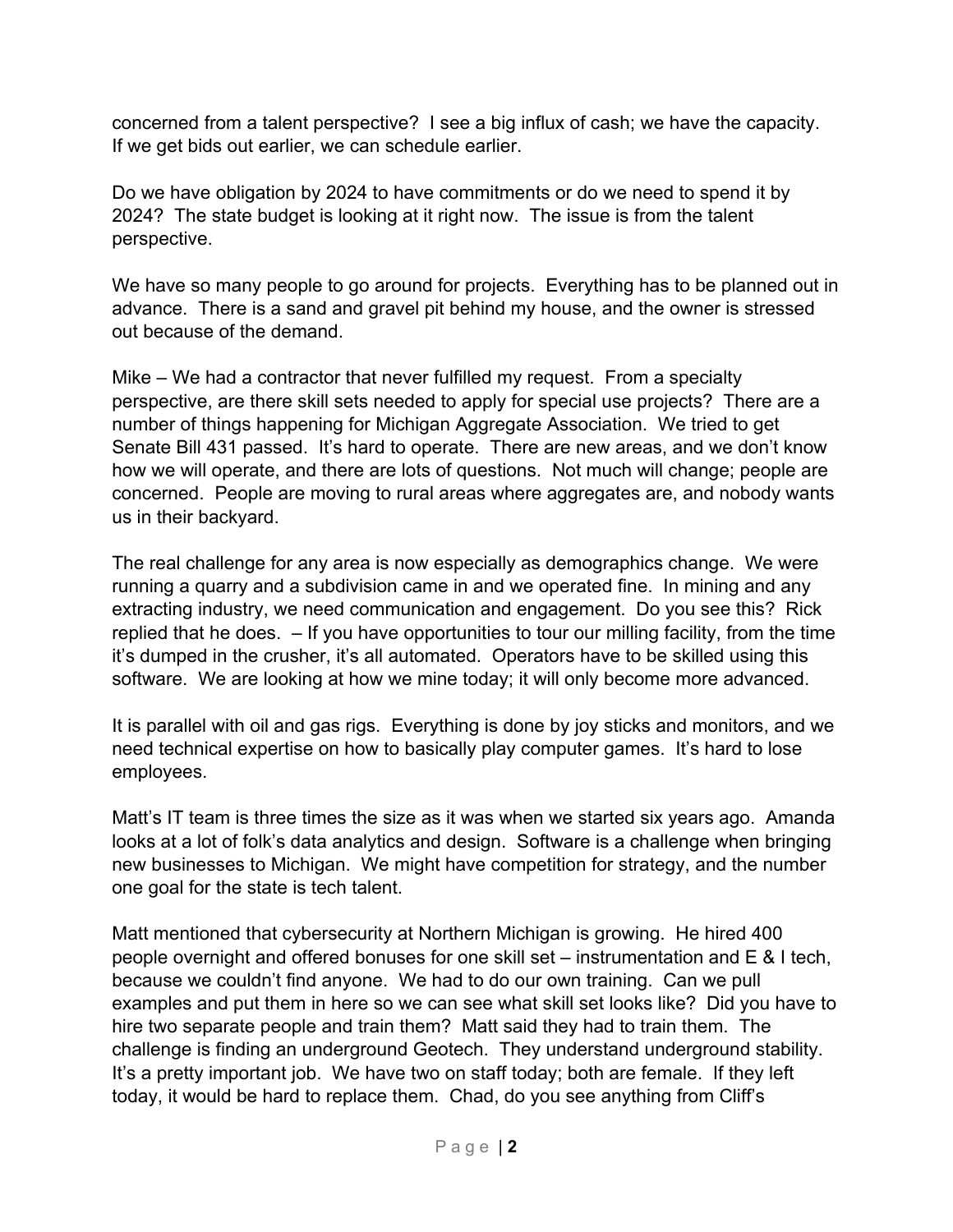perspective? Chad mentioned that folks are taking jobs in Wisconsin or Minnesota, and we are losing people.

Matt agreed that keeping talent here is hard. Once you lose it, it's hard to get it back. We stole Cliffs employees early on, but some went back to Cliffs. Mike said the last two hires we did, we had people apply who wanted more stable positions. I'm not sure what it's like for you losing people, but it's a benefit for us. According to Matt, HR Specialists are hard to find; we are doing our own training. Cliffs is having a hard time too, according to Rick.

People want to work from home. I never thought it would be a challenge for Eagle, but it has been for the last six months. I will make a couple more tweaks to the unemployment section. Michigan Mining Tax Structure – we can lay out how different mines are taxed and explain how it works. Where do taxes go? It's split between school, county, and some to the State of Michigan. We could write a few examples.

Adam is writing a piece regarding tax. Graymont in the upper peninsula are doing neat things. Several unique things mining has done. As long as Graymont pays \$100,000, they don't pay the minimum royalties. Are royalties owned by the State of Michigan? They don't own the minerals; they reserve some royalties.

Matt can add examples. We are starting engagement with stakeholders. We talk to them years before we are ready to close. We are working on Michigan's responsible mining framework and the standard and best practice. How does a company engage with native American communities? I talked with someone from EGLE to help with this. Evelyn has taken this document and is working with two others to complete this. We need to flush out the general responsible engagement strategy more. If we did a GAP analysis for this document, what do you think we're missing? Any recommendations or suggestions? Rick, can you write a paragraph or two on aggregate taxation? You can give an example of how aggregates are taxed in Michigan and include royalties. Royalties to the state or company? Matt will include tax and royalty payments. I'll write one for Eagle; maybe Anna can do one for Cliffs.

Mike mentioned there is a May meeting of the whole committee will be scheduled. We want a consolidated report by this meeting. We would like to have a public comment period before the July meeting. Matt asked if the comment be on the draft report? Yes. Have the tax examples written by the end of April or beginning of May and get them to Mike.

#### **Public comments**

Horst – When it's comes to the public the best way to educate is communication, communication, communication.